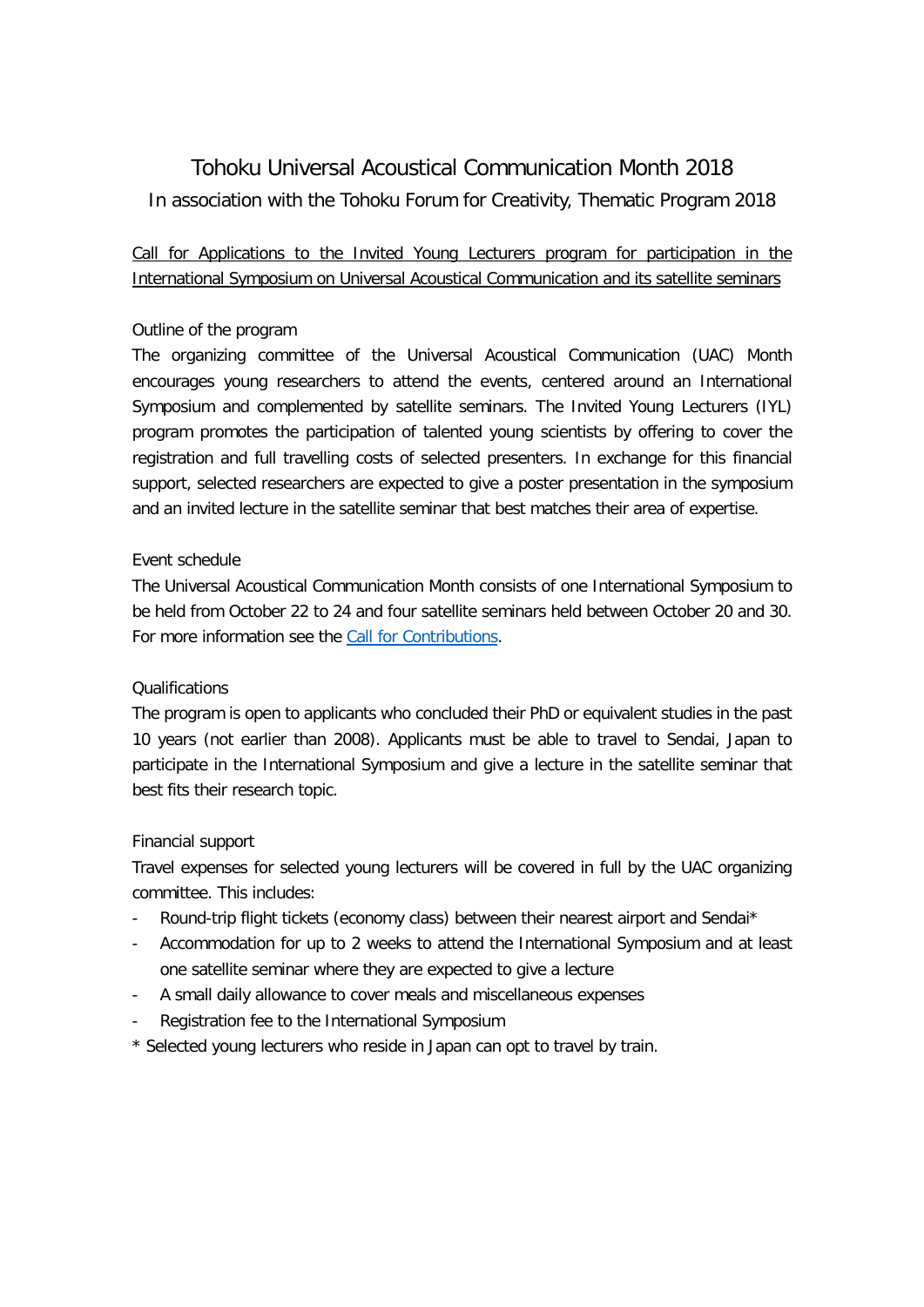Application process

Applications should be submitted electronically through the UAC website. Applicants must complete the standard application process for the international symposium (title, author list and 200-word abstract) in advance. Note that the deadline for IYL aspirants is **two weeks before the official symposium deadline**. The deadline for IYL applications has been extended to July 31.

In addition to a full application to the international symposium, candidates to the IYL program must submit:

- Full proceedings manuscript ready for peer review using the "Acoustical Letters[" template](http://www.asj.gr.jp/eng/link-ml/01.html) of [Acoustical Science and Technology](https://www.jstage.jst.go.jp/browse/ast/-char/en) (standard length is 2 pages, but those applying to this program are allowed up to 4 pages)
- Curriculum vitae in free format (around 2 pages) including academic and professional history, list of selected publications, awards, and any other information deemed appropriate.
- Selection of the satellite seminar to which they would like to contribute.

Only applications for which all documents have been received by the deadline of July 16 July 31, 2018 will be considered. Those selected for the program will be notified electronically by the organizing committee on August 17.

#### Duties of invited young lecturers

Those selected for this program will be required to attend and give a poster presentation in the international symposium. They are also required to participate in at least one of the satellite seminars and give an invited lecture.

The 2 to 4 page manuscript submitted as part of the application procedures will be included in the proceedings of the symposium and sent to Acoustical Science and Technology, the English-language journal of the Acoustical Society of Japan, for peer-review and possible publication as an Invited Acoustical Letter.

Important Dates Application deadline: July 16, 2018 Extended to July 31, 2018 Notification of selection results: August 17, 2018

List of satellite seminars Seminar on music, sound, speech and artificial intelligence (October 20, 2018) Seminar on psychology and brain sciences related to hearing and multisensory processing (October 20–22, 2018) Seminar on brain, hearing and speech sciences for universal speech communication (October 24–26, 2018) Seminar on the spatial aspects of hearing and their applications